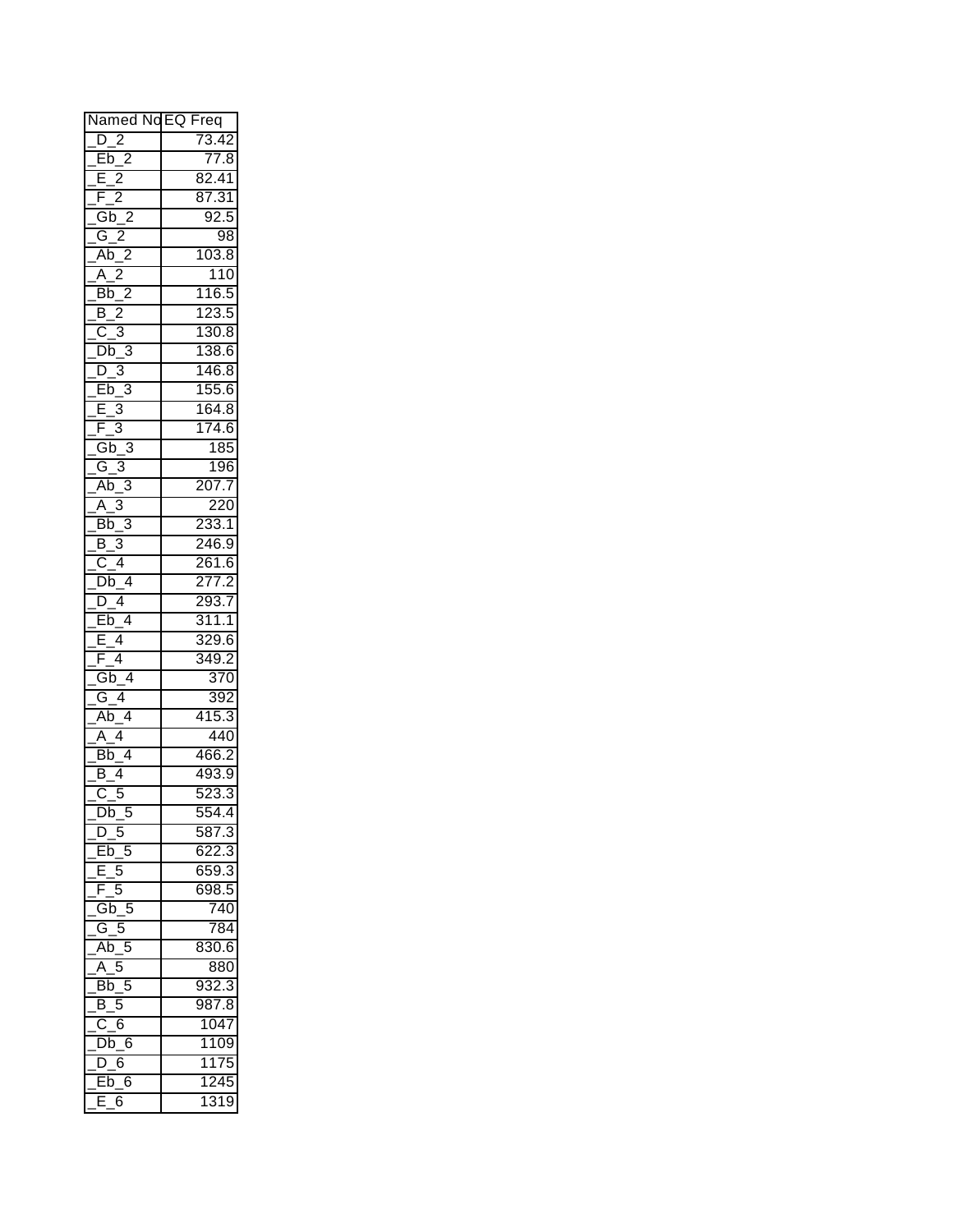

Stress profile Orthey CGDA

**String Position**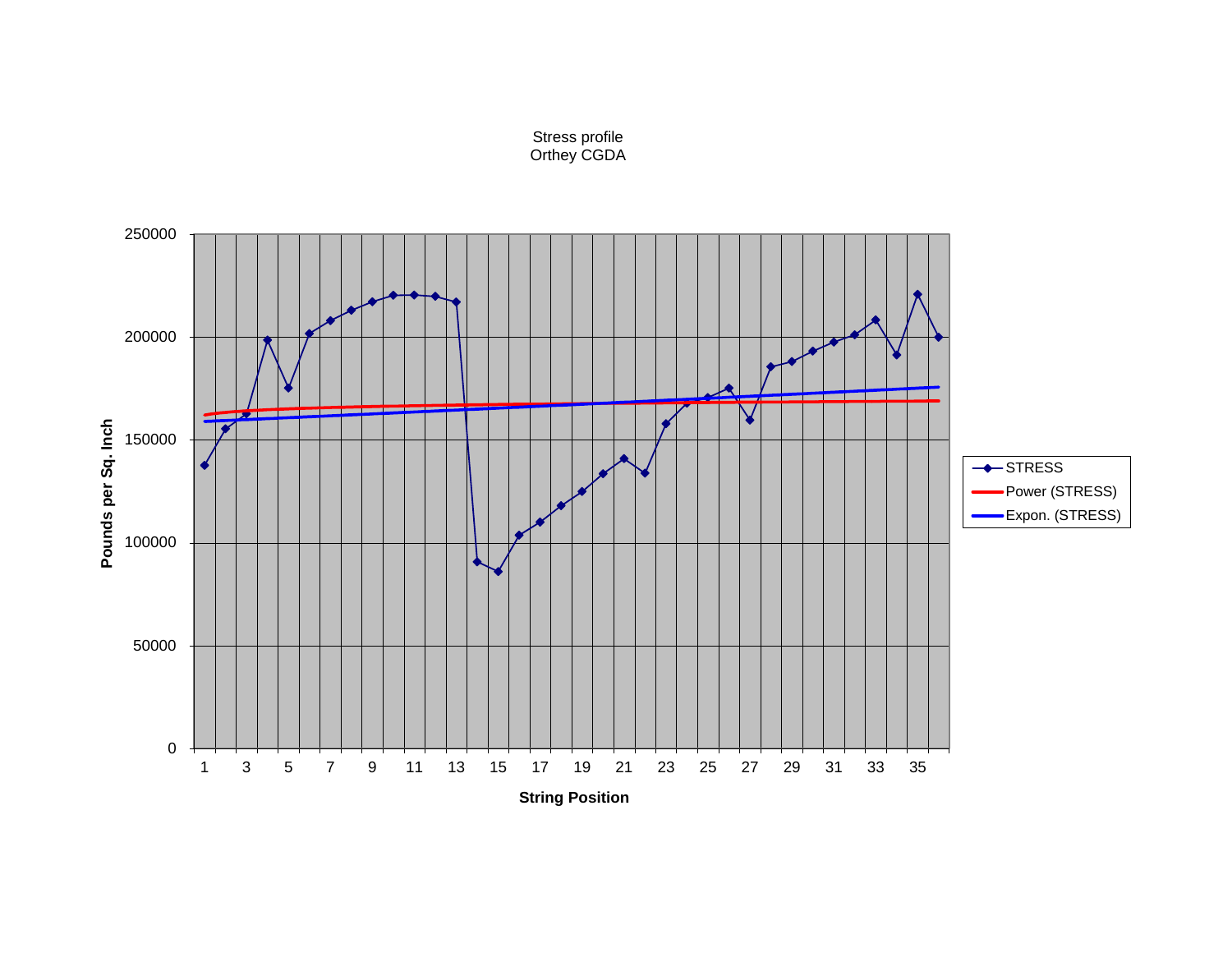

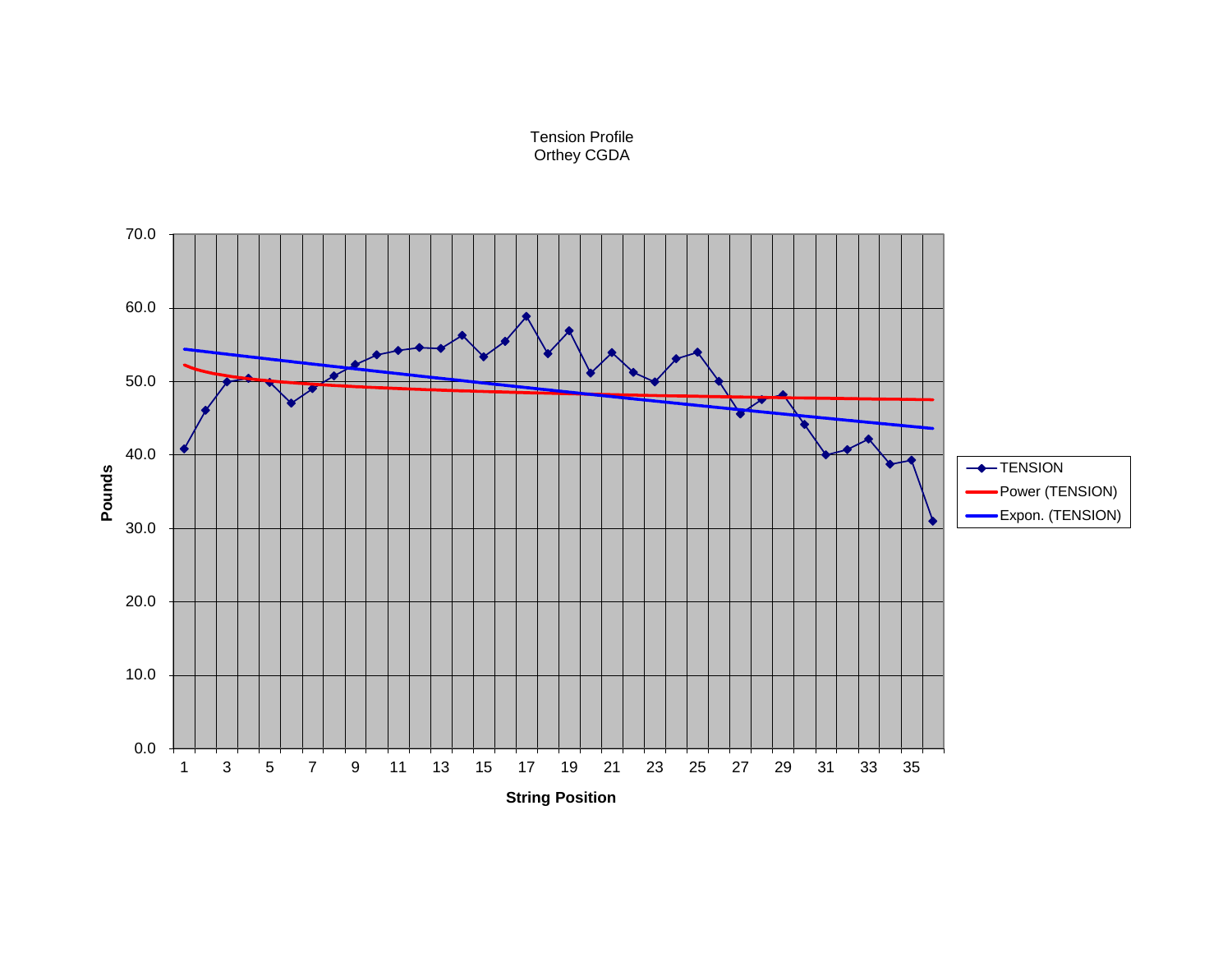

Feel Profile Orthey CGDA